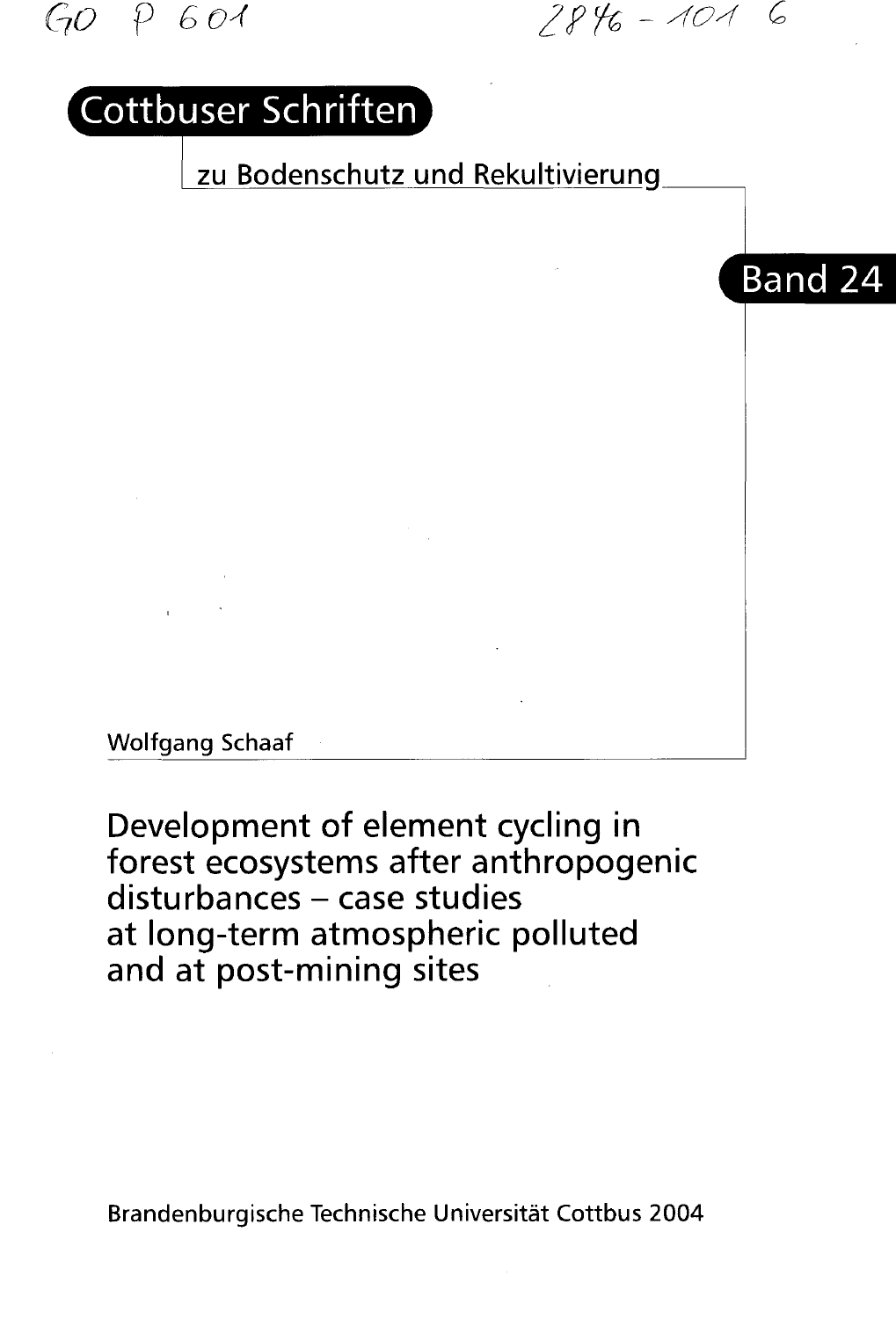## **Table of contents**

| Preface                                                                   | IV               |
|---------------------------------------------------------------------------|------------------|
| 1. Introduction                                                           | 1                |
| 1.1 Background: ecosystem disturbance and ecosystem development           | 1                |
| 1.2 Objectives                                                            | 1                |
| 1.2.1 Ecosystem disturbance by atmogenic deposition                       | 1                |
| 1.2.2 Ecosystem disturbance by surface mining                             | $\boldsymbol{2}$ |
| 1.3 Special aspects of the sites                                          | $\overline{c}$   |
| 1.3.1 Pollution history in eastern Germany, differences to western Europe | $\overline{c}$   |
| 1.3.2 Lignite mining in Lusatia                                           | 5                |
| 1.3.3 Aims and methods of "recultivation"/restoration on ecosystem scale  | 8                |
| 1.4 Hypotheses                                                            | 9                |
| 2. Material and methods                                                   | 11               |
| 2.1 Methodological approaches                                             | 11               |
| 2.1.1 Element budget studies                                              | 11               |
| 2.1.2 Chronosequences studies                                             | 11               |
| 2.2 Sites                                                                 | 12               |
| 2.3 Field measurements                                                    | 16               |
| 2.4 Microcosm experiments                                                 | 17               |
| 2.5 Analytical methods                                                    | 19               |
| 2.5.1 Routine analyses                                                    | 19               |
| 2.5.2 Methodical problems                                                 | 20               |
| 2.6 Models                                                                | 27               |
| 2.6.1 SOIL                                                                | 27               |
| 2.6.2 PHREEQC                                                             | 27               |
| 3. Soil solution chemistry and element budgets of three Scots pine        |                  |
| ecosystems along a deposition gradient in north-eastern Germany           | 28               |
| 3.1 Introduction                                                          | 28               |
| 3.2 Materials and methods                                                 | 28               |
| 3.3 Results and discussion                                                | 30               |
| 3.3.1 Deposition load                                                     | 30               |
| 3.3.2 Soil solution chemistry                                             | 30               |
| 3.3.3 Element budgets                                                     | 31               |
| 3.4 Conclusions                                                           | 33               |
| 4. Forest soil reaction to drastical changes in sulfur and alkaline dust  |                  |
| deposition in three Scots pine ecosystems in NE-Germany                   | 34               |
| 4.1 Introduction                                                          | 34               |
| 4.2 Materials and methods                                                 | 36               |
| 4.3 Results                                                               | 36               |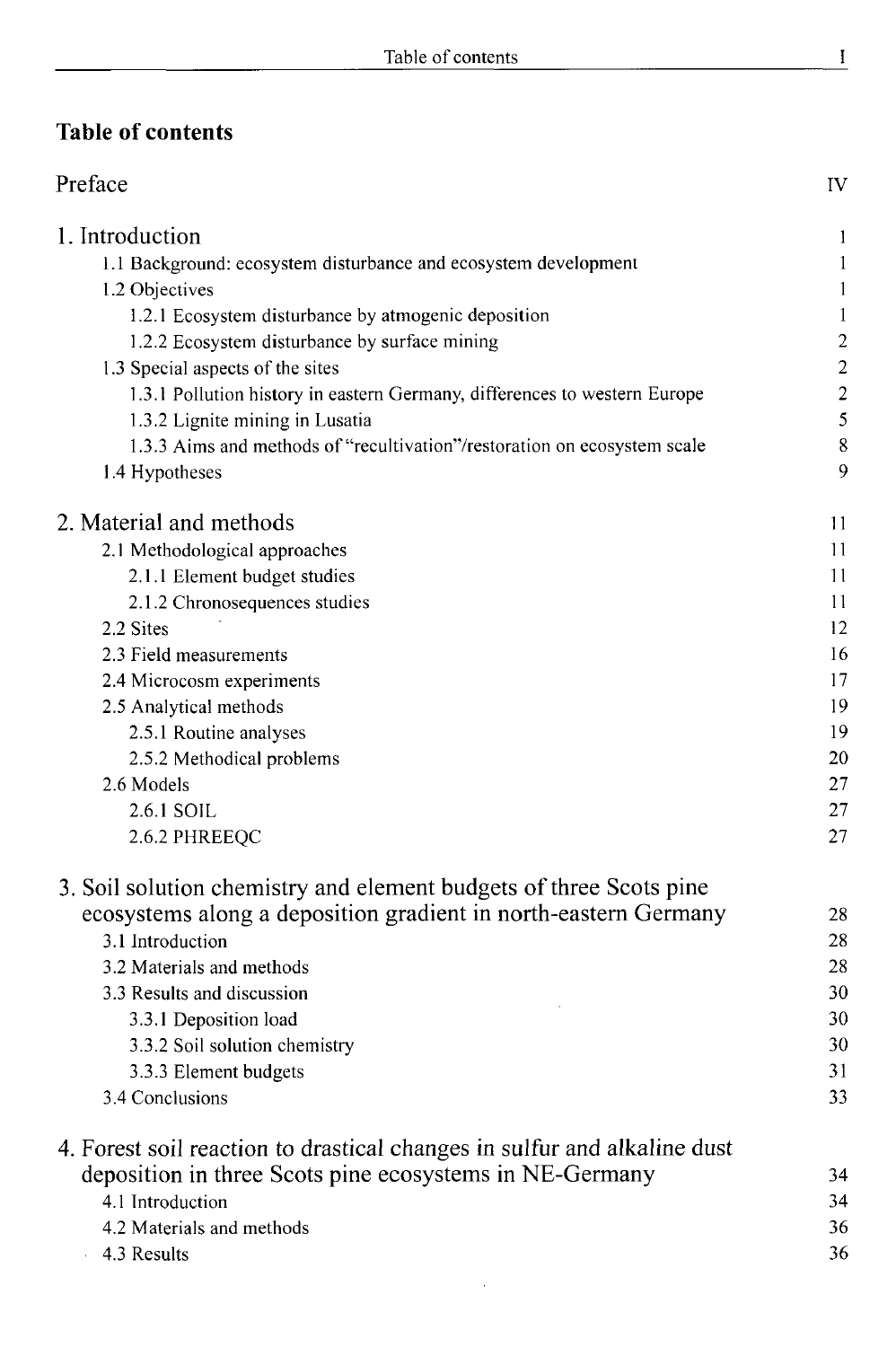| 4.3.1 General soil physical and chemical properties                        | 36  |
|----------------------------------------------------------------------------|-----|
| 4.3.2 Inorganic sulfate fractions                                          | 38  |
| 4.3.3 Soil solution composition                                            | 39  |
| 4.3.4 Element fluxes                                                       | 42  |
| 4.4 Discussion                                                             | 43  |
| 4.4.1 Element budgets and proton loads of the humus layers                 | 43  |
| 4.4.2 Sulfate dynamics and element budgets of the Bw horizons              | 48  |
| 4.5 Conclusions                                                            | 55  |
| 5. Changes in top soil properties of forest soils in north-eastern         |     |
| Germany due to long-term element accumulation                              | 56  |
| 5.1 Introduction                                                           | 56  |
| 5.2 Materials and methods                                                  | 58  |
| 5.3 Results                                                                | 60  |
| 5.4 Discussion                                                             | 64  |
| 6. Temporal and spatial development of soil solution chemistry and element |     |
| budgets in different mine soils of the Lusatian lignite mining area        | 67  |
| 6.1 Introduction                                                           | 67  |
| 6.2 Materials and methods                                                  | 68  |
| 6.3 Results                                                                | 69  |
| 6.4 Discussion                                                             | 74  |
| 6.5 Conclusions                                                            | 77  |
| 7. Leaching induced changes in substrate and solution chemistry            |     |
| of mine soil microcosms                                                    | 78  |
| 7.1 Introduction                                                           | 78  |
| 7.2 Materials and methods                                                  | 79  |
| 7.3 Results                                                                | 80  |
| 7.4 Discussion                                                             | 85  |
| 7.5 Conclusions                                                            | 88  |
| 8. What can element budgets of false-time series tell us about             |     |
| ecosystem development on post-lignite mining sites?                        | 89  |
| 8.1 Introdution                                                            | 89  |
| 8.2 Materials and methods                                                  | 90  |
| 8.3 Results                                                                | 90  |
| 8.4 Discussion                                                             | 94  |
| 8.5 Conclusions                                                            | 97  |
| 9. Synthesis                                                               | 99  |
| 10. Zusammenfassung                                                        | 101 |

 $\bar{\gamma}$